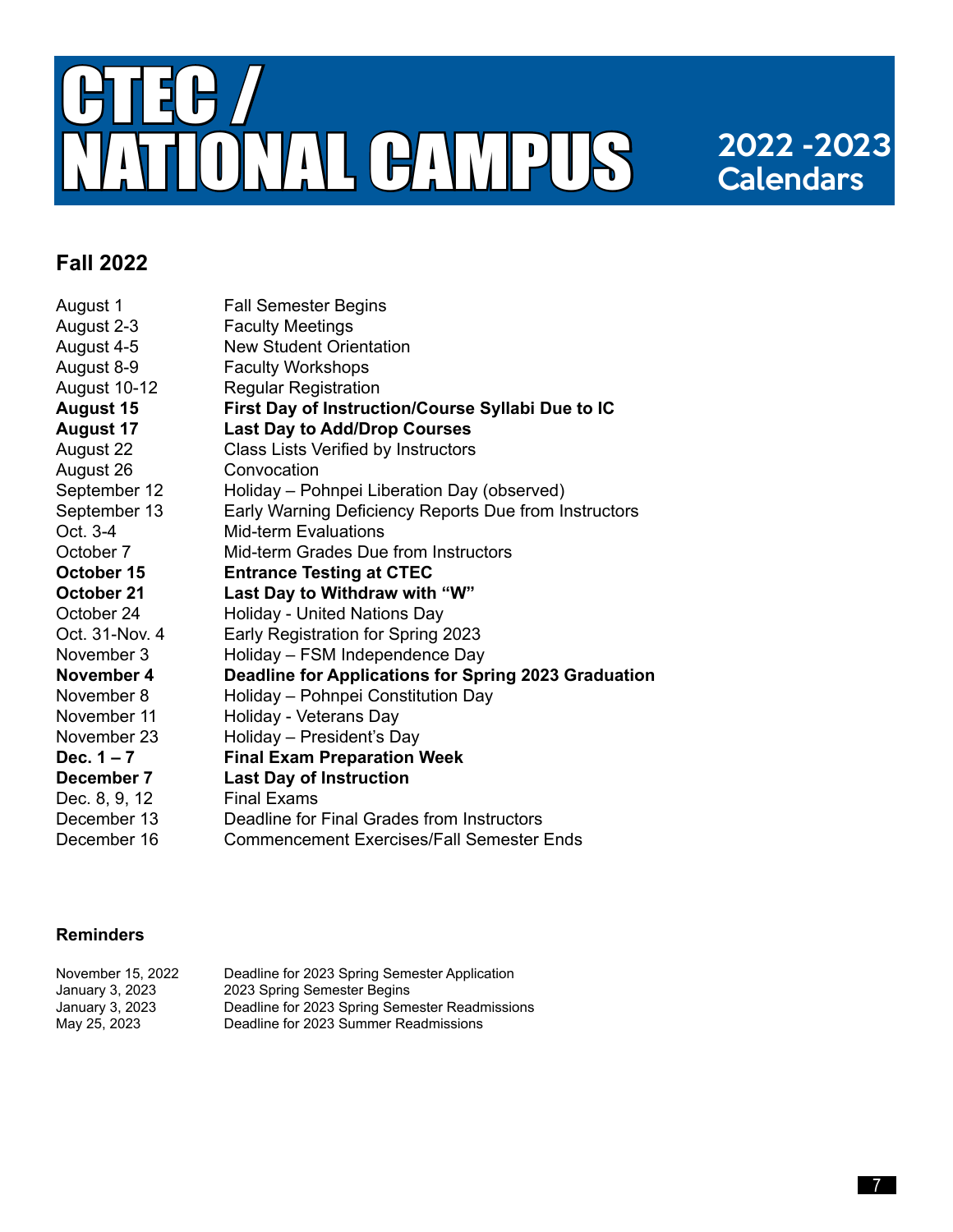

# **Calendars**

### **Spring 2023**

| January 3          | <b>Spring Semester Begins</b>                         |
|--------------------|-------------------------------------------------------|
| January 3          | <b>Faculty Workshops</b>                              |
| January 4-6        | Registration                                          |
| January 9          | First Day of Instruction/Course Syllabi Due to IC     |
| <b>January 11</b>  | <b>Last Day to Add/Drop Courses</b>                   |
| January 16         | Class Lists Verified by Instructors                   |
| January 23-Feb. 4  | Entrance Testing at CTEC /Pohnpei High Schools        |
| February 6         | Early Warning Deficiency Reports Due from Instructors |
| Feb. 27-28         | <b>Mid-term Evaluations</b>                           |
| March 3            | Mid-Term Grades Due from Instructors                  |
| March 8            | Holiday - International Women's Day                   |
| March 17           | Last Day to Withdraw With "W"                         |
| March 31           | Holiday - Cultural Day                                |
| April 3            | <b>COM-FSM Founding Day (Observed)</b>                |
| April 4            | Faculty Professional Development Day - no classes     |
| April 5-7          | <b>Easter Recess for students</b>                     |
| April 7            | Holiday - Good Friday                                 |
| April 10-14        | Early Registration for Summer 2023                    |
| April 10           | Deadline for Applications for Fall 2023 Graduation    |
| <b>April 20-21</b> | <b>College Fair &amp; Career Exhibitions</b>          |
| April 24-May 3     | <b>Final Exam Preparation Week</b>                    |
| May 5              | <b>Last Day of Instruction</b>                        |
| May 8,9 & 11       | <b>Final Exams</b>                                    |
| May 10             | Holiday - FSM Constitution Day                        |
| <b>May 12</b>      | Deadline for Final Grades from Instructors            |
| May 17             | <b>Commencement Exercises/Spring Semester Ends</b>    |